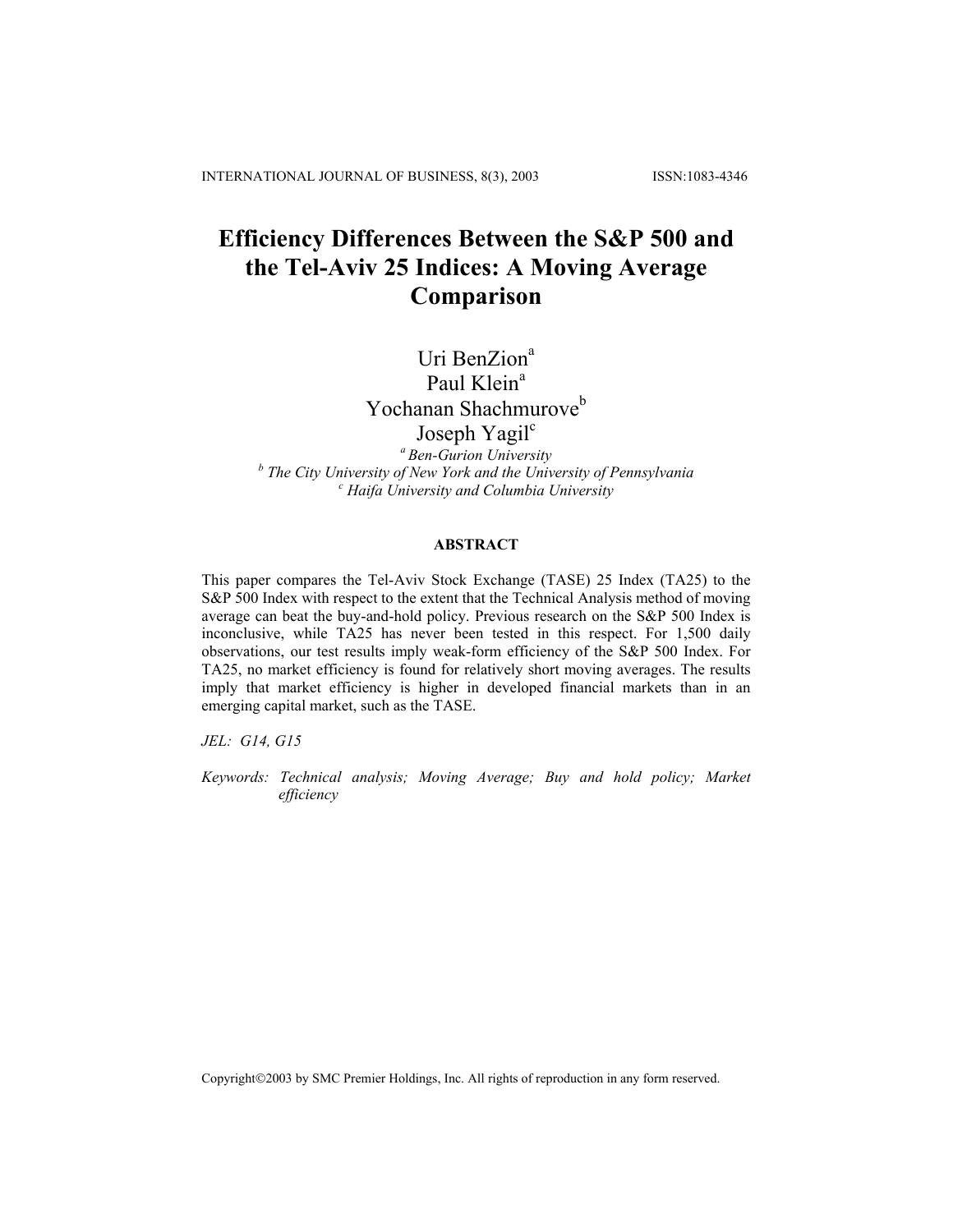# **I. INTRODUCTION**

Random Walk and Efficient Market Hypotheses are central ideas in explaining financial market efficiencies. The assumption that market behavior embodies and reflects relevant information has a great impact on securities prices. Any change in the relevant information causes price adjustment. In contrast, technical analysts argue that prices gradually adjust to new information. Thus, historical analysis is useful in diagnosing the repeated pattern behaviors leading to active investment strategies that generate better-than-market returns.

The purpose of this study is to examine the efficacy of using technical trading rules in the emerging market of Israel, through the analysis of the Tel-Aviv 25 Index (TA25) and to compare its weak-form market efficiency [as defined in Fama (1970)] to the performance of the S&P 500.

The main criticism of technical analysis is that it seems to have no plausible explanations as to why these patterns should indeed be expected to repeat. Jegadeesh (2000) provides an up to date summary of such criticism. Given the inconclusive evidence concerning technical analysis in general and the moving average (MA) method in particular it would be interesting to apply this method to the emerging market of Israel, for which no such study of a major stock index of the Tel Aviv Stock Exchange has been reported yet. It would also be interesting to investigate the extent to which the MA method, applied to the TA25 stock index outperforms the simple buyand-hold (BH) policy, and compare the empirical results of the TA25 to those obtained for the US S&P 500 index, using the same methodology and time period.

Many mutual fund managing firms, most of them are affiliated with commercial banks in Israel, offer index funds, resembling the TA25 index, and the rest are nonbank mutual fund managing firms. One investment feature related to the transactions costs issue, which is worth emphasizing, is that mutual fund managing firms in Israel do not charge an extra fee on revising a mutual fund portfolios as long as the revision involves mutual funds, index funds or other financial instruments managed by the same managing firm. In such an investment environment, the transaction costs argument in the context of the MA argument is weaker, particularly for institutional investors for whom the transaction costs are much lower than for individual investors.

The organization of the rest of this paper is as follows. Section II provides a brief review of the relevant literature. Section III describes the moving average method; Section IV discusses the methodology and the data; Section V presents the findings, and analyses the empirical results; and the last section contains a brief summary and conclusion.

#### **II. LITERATURE REVIEW**

Meese and Rogoff (1983) find that no economic model is available that could outperform random walk models. Raj (1988), employing tick data from the Sydney Futures Exchange, concludes that the application of simple trading rules cannot realize abnormal returns. Hudson, Dempsey, and Keasey (1996) employ 60 years of daily returns from the Financial Times 30 Index on the London International Stock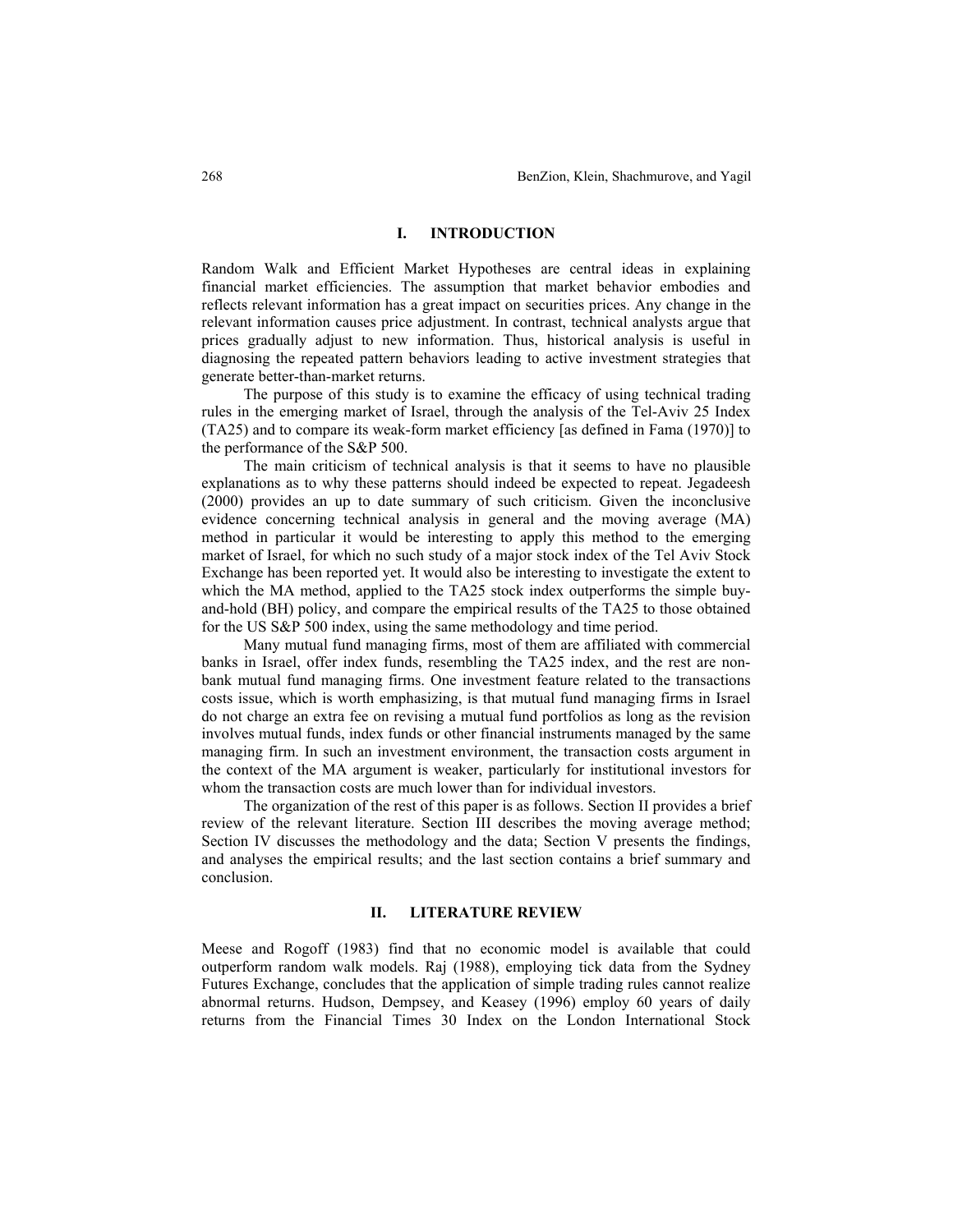Exchange. They conclude that long-term "buy-and-hold" (BH) strategies in conjunction with "round trip" transaction costs, exclude the possibility of abnormal returns.

Ready (1997), using intra-day data for the US, finds that trading rules do not beat a "buy-and-hold" strategy due to trading costs and the time it takes to execute the actual trade. Mills (1998), employing the same data set as that of Hudson, Dempsey, and Keasey (1996), reaches similar conclusions, despite undertaking a more rigorous econometric analysis. Ojah and Karemera (1999) document evidence which show that equity prices in major Latin American Emerging equity markets – Argentina, Brazil, Chile and Mexico- follow a random walk, and that they are, generally, weak-form efficient.

Coutts and Cheung (2000) investigate the applicability and validity of trading rules in the Hang Seng Index on the Hong Kong Stock Exchange. They find that in terms of implementation of a few technical analysis rules, one would fail to provide positive abnormal returns net of transaction costs, and the associated opportunity costs of investing. Goodacre and Kohn-Speyer (2001) find that once adjustment for market movements and risk are incorporated, technical analysis ceases to be profitable even with an assumption of zero transaction costs.

Technical analysis has its roots in the belief that information contained in past prices is not correctly incorporated in current prices (Ellinger, 1955, republished in 1971; Mills, 1992; Lo, Mamaysky and Wang, 2000).

Lo and MacKinlay (1988, 1999) show, for a weekly U.S. stock indexes that past prices may be used to forecast future returns to some degree, a fact that is the starting point in any technical analysis. Hodrick (1987) and Frankel and Froot (1987) reject the Efficient Market Hypothesis (EMH) in the foreign exchange market. Other studies provide indirect support for technical analysis. These studies include those by Treynor and Ferguson (1985), Sweeney (1988), Brown and Jennings (1989), Jagadeesh and Titman (1993), Blume, Easley and O'hara (1994), Chan, Jegadeesh, and Lakonishok (1996), Lo and MacKinlay (1997), Grundy and Martin (1998), and Rouwenhorst (1998).

More direct support for technical analysis has been given by De Bondt and Thaler (1985), Pruitt and White (1998), Neftci (1998), Brock, Lakonishok, and LeBaron (1992), Jagadeesh and Titman (1993), Bessembinder and Chan (1995), Neely, Weller and Dittmar (1997), Niederhoffer (1997), Neely and Weller (1998), Chang and Osler (1994), Osler and Chang (1995), Urrutia (1995), Gencay (1996), Gencay and Stengos (1997), and Allen and Karjalainen (1999).

Furthermore, evidence of seasonal ties in stock markets is plentiful. For example, Cadsby and Ratner (1992) find support for seasonal effects in international developed equity markets while Agrawal and Tandom (1994) and Agrawal and Rivoli (1989) identify seasonality in emerging markets.

Some studies have found qualified support for technical analysis. For example, Isakov and Hollistein (1998) report that transaction costs eliminate technical trading profits in the Swiss Stock Market. However, they suggested conditions where large investors may profit from moving average trading rules. Ratner and Leal (1999) examined the potential profit of a few variable length moving average technical trading rules in ten emerging equity markets in Latin America and Asia from 1982 through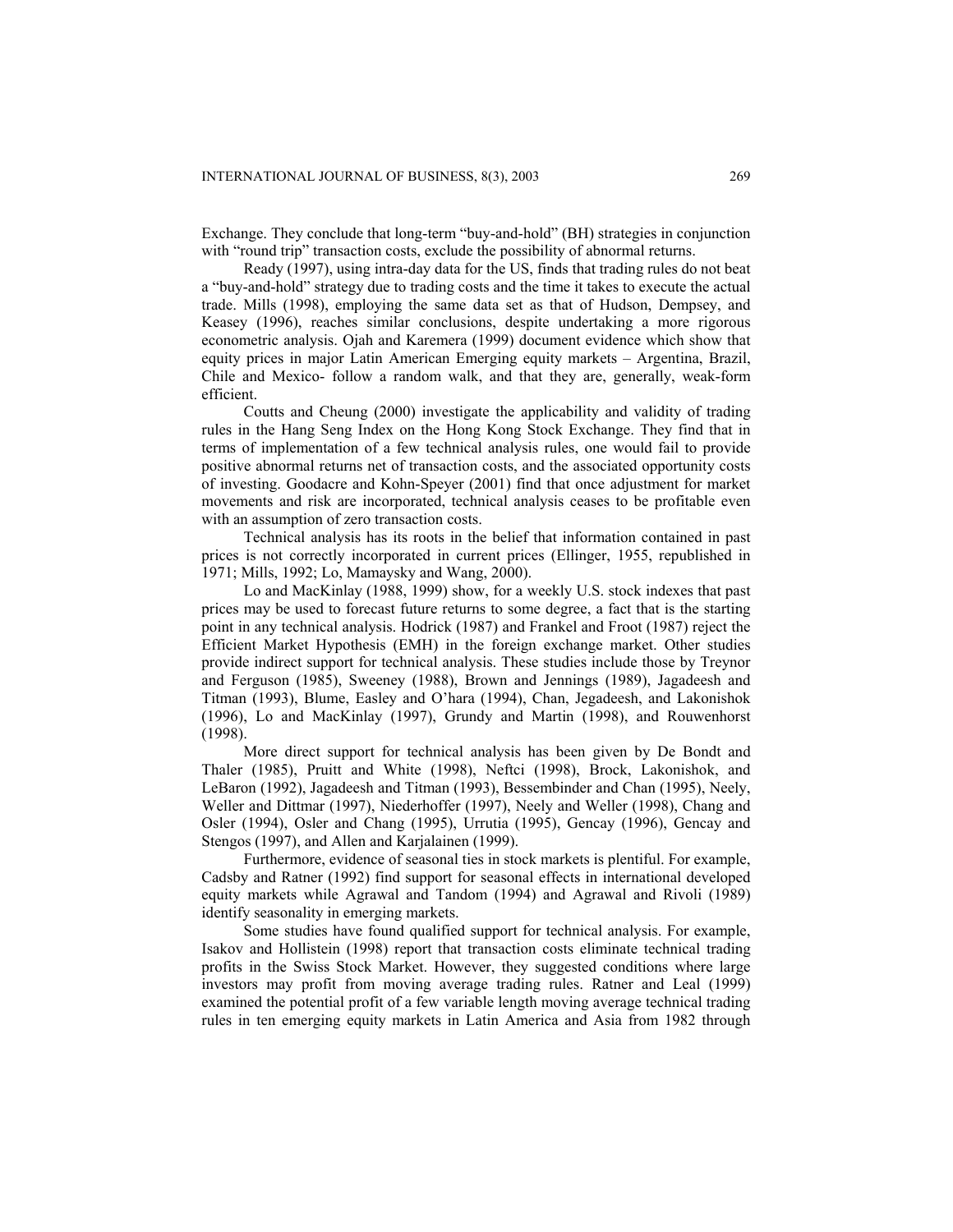1995. They find that only Taiwan, Thailand and Mexico emerged as markets where technical trading strategies may be profitable.

A similarly qualified support is found in Szakmary, Davidson and Schwarz (1999) who apply trading rules to Nasdaq stocks. They find that such trading rules conditioned on a stock's past price history perform poorly, but those based on past movements in the overall Nasdaq Index tend to earn statistically significant abnormal returns. However, once they incorporated transaction costs, these abnormal returns are generally not economically significant.

It is worthwhile to note that studies concerning profitable trading rules are not restricted only to security prices and currencies. Examples of such studies are, the paper by Blume, Easley and O'hara (1994) mentioned above who studied the role of volume for the U.S., and another study by Antoniou, Nuray and Holmes (1997) for the U.K. and emerging markets.

#### **III. THE MOVING AVERAGE METHOD**

The moving average (MA) method is one of the most widely used methods of technical analysis.<sup>1</sup> It includes different versions and levels of sophistication. As distinct from a diagrammatic technical analysis, the MA method is easy to quantify and apply in investment decision-making or empirical tests.

Methods of technical analysis that are based on diagrammatic analysis methods are subjective and hence difficult to apply or examine empirically. The MA method in contrast enables the construction of a computerized algorithm for the application of the method, and the indications of buy or sells signals.

A moving average is an average of observations from several consecutive time periods. To compute a moving average sequence, we compute successive averages of a given number of consecutive observations. The objective underlying the MA method is to smooth out seasonal variation in the data. This technical-analysis method is intended to provide a decision rule concerning the appropriate investment position.

The method involves a comparison of the most recent market price or index with the long MA of the price or index vector. If the current price is higher by a certain buying filter than the long MA, a long investment position should be adopted, and conversely, if the current price is lower by a certain selling filter than the MA, a short position should be adopted. In another variant of the method, the current price or index can be replaced with a short MA, so that the use of the method involves the comparison of the short MA with the long one.

This description of the MA method is general, and allows a high degree of parameter-value flexibility. This also raises a question concerning the best or most appropriate MA method version. For example, how many days are to be included in the average? How many averages should be used to obtain a signal? What price should be used when calculating the average (close, open, high, low, average)? Which average should be used (linear, weighted, and logarithmic); what is the size of the optimal filter?

The MA method is a "led" method; it follows the trends that are developing in the market. The aim of the method is to identify or signal a new trend that is developing in the market, or to signal the end of an old trend. The method attempts to forecast the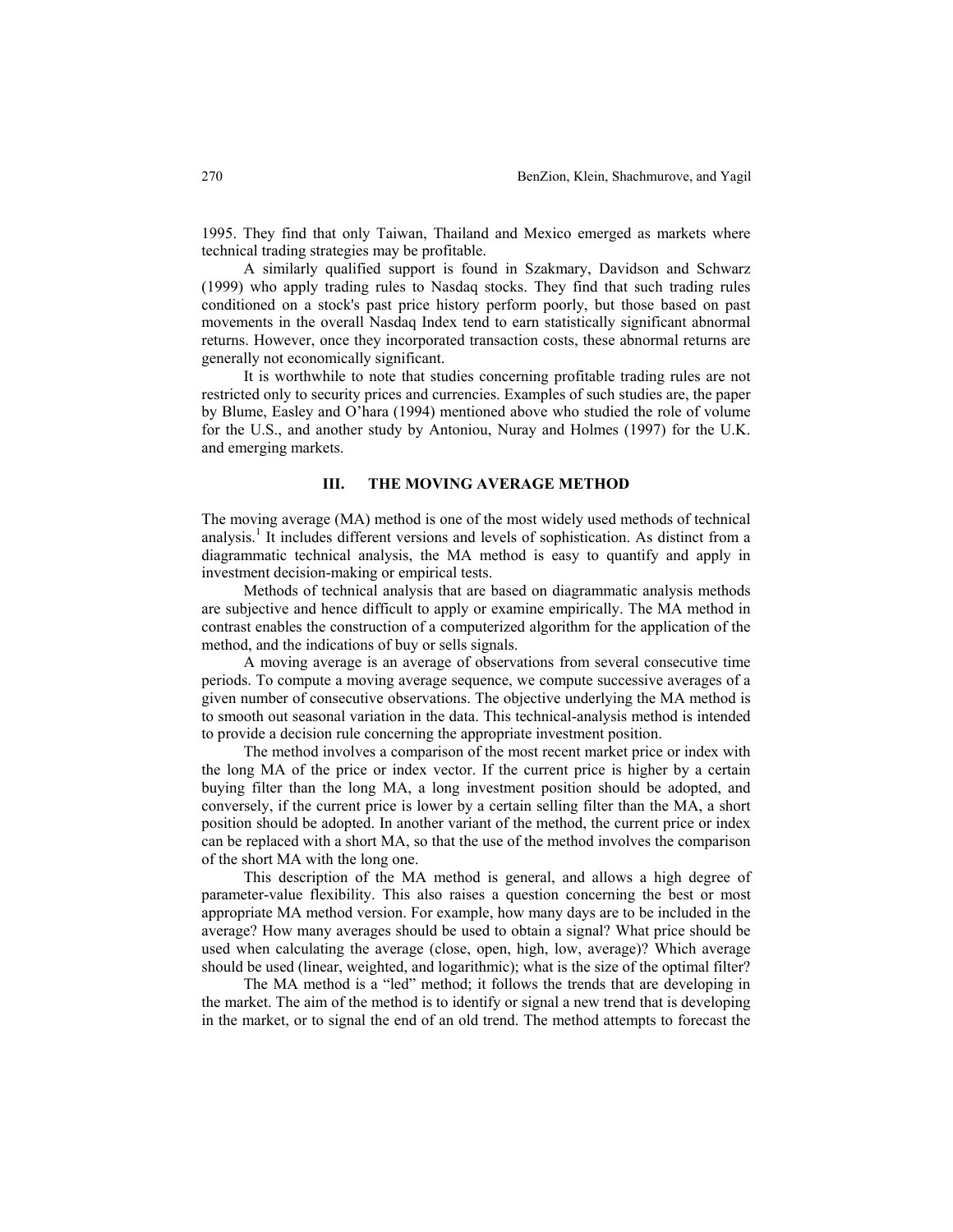future behavior of the market in a manner different than that a chart analysis purports to do. The MA is a "smoothing" mechanism, and it facilitates the identification of a trend. At the same time, the MA lags behind what is happening in the market. The shorter the MA, the less it lags, and it follows the market more closely. A long MA, in contrast, is less sensitive to market fluctuations and it lags behind the market more than a short MA does. It would thus be interesting to compare short and long MAs based on their predictive power.

There are three types of MAs: simple (arithmetic), weighted (linear) and exponential. The simple MA gives equal weight to all the observations of the average. Critics of the simple MA contend that greater weight should be given to more recent observations. The weighted (linear) MA attempts to solve the equal-weight problem of the simple MA. For an MA of n observations, the first observation is multiplied by n, the last observation is multiplied by one, and the total amount is divided by n  $(n+1)/2$ , so that the more recent observations are given a greater weight in the average. Both the simple and the weighted MAs share the problem of excluding observations which fall out of the average considered range. This problem is solved by the exponential MA, which considers all the existing observations in the database. In addition, the exponential MA, like the weighted MA, also gives greater weights to more recent observations. It should be emphasized, however, that the differences between the three types of averages noted here do not necessarily imply that one type of MAs is superior upon the other.

When a short MA is used, the average strictly follows the market index, and the market index frequently intersects the average. On one hand, a sensitive (short) MA gives many buying and selling signals and creates a high frequency of position changes, which results in high transactions costs, and relatively many false signals. On the other hand, a sensitive (short) MA gives earlier signals of a new market trend. Both these facts create a dilemma concerning the length of the average to be used. The objective is to find a sufficiently sensitive average which gives signals at the early stage of a new trend, but not so sensitive to be affected by "market noises". A less sensitive (long) MA is more efficient when the market maintains a direction. Such an average will not be influenced by market noises as long as the trend exists. But the disadvantage of a long average is that it is slow in responding to changes in the direction of the market, and signals to this effect are received comparatively late. This implies that a long MA is more efficient when the direction remains fixed, while the short MA is more efficient in times of direction changes. That is the reason why technicians generally use a number of moving averages at the same time. Several computer programs and Internet sites enable their users to create many types of MAs and examine their behavior under various market trends. As we have pointed out, there is no reason to assume that a specific MA that works best in one type of market will also work for another type of market.

# **IV. METHODOLOGY AND DATA**

Two types of moving averages (MA) will be used here – short and long. The short MA consists of one day (the index itself), while the longer MAs will be based on varying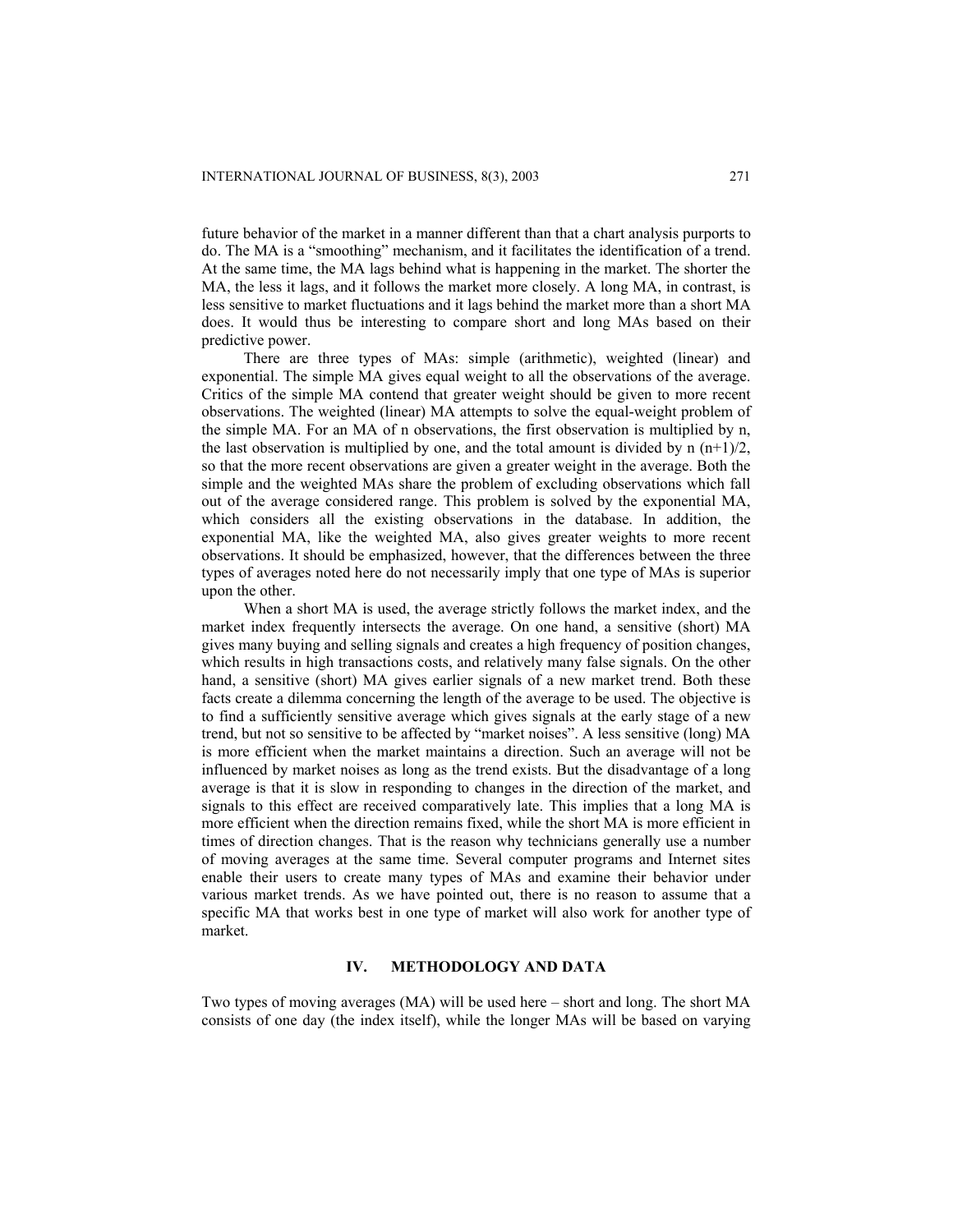ranges of 9, 49, 99 and 149 days. Using no filter, a signal to buy (sell) is received when the short MA crosses the longer MA in an upward (downward) direction. This range of days is chosen in order to examine the robustness of the results; i.e., the extent to which the degree of market efficiency can vary with the length of the long MA.

After receiving a buy or sell signal, a market position is adopted. Two investment strategies are investigated: long–cash and long–short. Given that short selling is restricted in certain capital markets, we employ both of these two strategies in order to examine whether market efficiency in the semi-strong sense is implied by one or both of them. In the long-cash strategy, when a buying signal is received, a long position in the index is initiated, and when a signal to sell is received, the index is sold, and the proceeds are held in cash. In the long-short strategy, in contrast, when a selling signal is received, the index is sold short. The resulting rate of return on each of the two strategies will be compared to the return on a buy-and-hold (BH) policy. That is, the return on the index when held up to the end of the test period. A strategy return higher than the return of the BH policy indicates market inefficiency in the weak form.

Rates of return are computed for each holding period whose length is determined by the signal received from the MA method. The compound rate of return for the whole test period is then compared to the return on the simple BH policy. The specific date of the final signal varies by a few days between the long-cash strategy and the long-short strategy. For the first strategy, it is the date of the final long signal received, while for the second strategy, it is the date of either a long or short signal. That is why the corresponding return on the alternative BH policy may vary a bit between the two strategies, i.e., long-cash and long-short.

An additional measure which can imply that the MA method can be superior to the simple buy and hold policy is the "success signal proportion" which is the ratio of the number of successful signals (both long and short) over the total number of signals.<sup>2</sup> The latter is in fact the total number of transactions, or position changes, suggested by the MA method for a given period of time. In addition, for each of the two types of successful signals – long and short, an average periodic return is computed. For any one of these two successful signals, it is expected that the average periodic return will be positive.

The data consist of daily closing values of two market indices; S&P 500, and TA25 which is an index composed of the 25 leading firms listed on the Tel–Aviv Stock Exchange  $(TASE)^3$ 

The time period covered is August 20, 1993 to June 20, 1999, which produces a sample size of 1,500 observations. The source for the S&P 500 is finance.yahoo.com site, and for the TA25 index it is Bank Leumi Le-Israel.

For each index, the daily close value of the index is used. The close rather than another type or value is used, since the close value is the most accessible historical information.

To be consistent with prior research, the simple arithmetic average is applied to the close value of the market index, since the close value is the most accessible historical information, particularly when the time period covered is relatively long and the study is conducted in more than one country.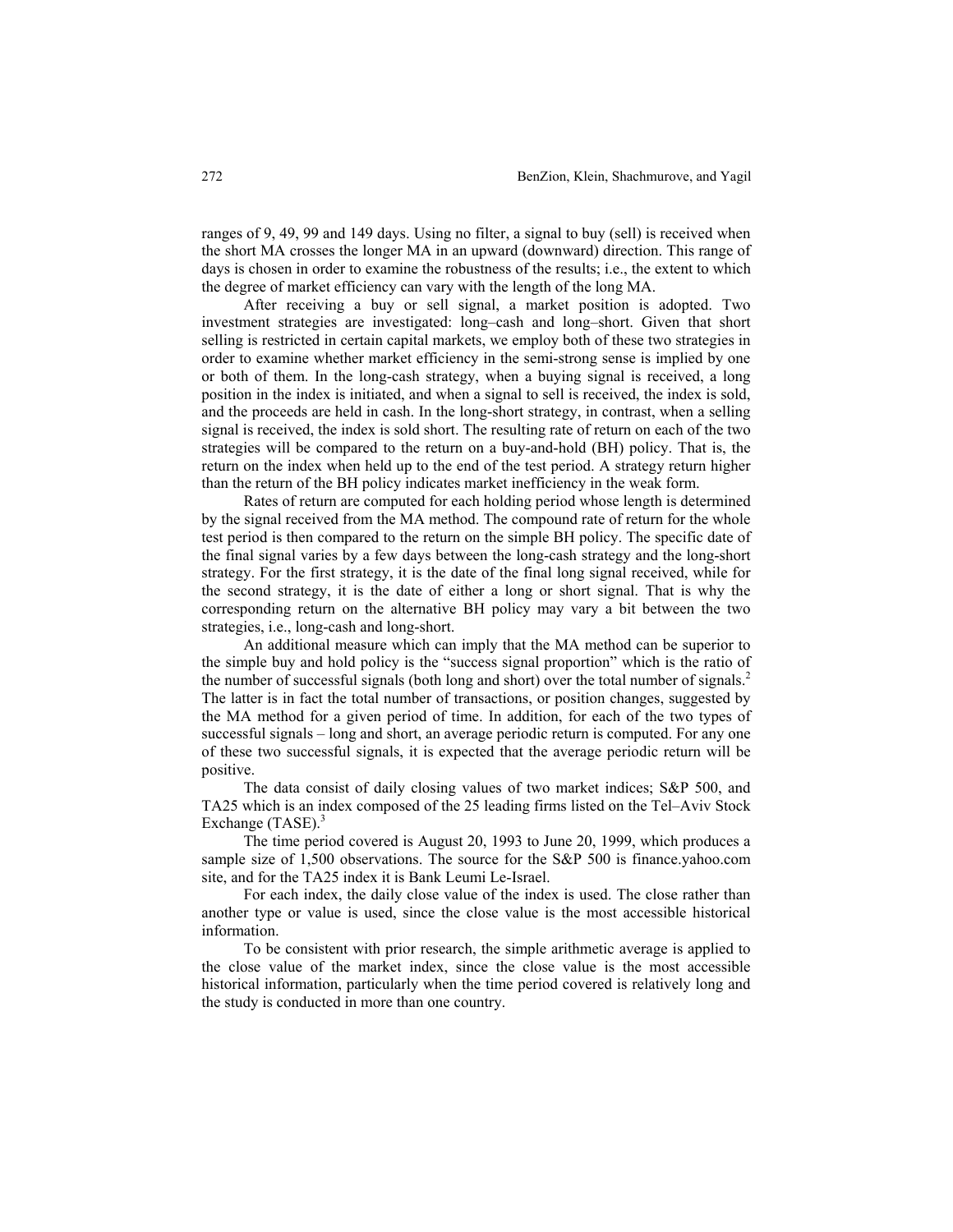#### **V. RESULTS**

The tests results of the MA method are reported in Tables 1 and 2 and Figure 1 for the TA25 Index, and in Tables 3 and 4 and Figure 2 for the S&P 500 Index.

#### **A. The TA25 Index**

The first striking result concerning the efficiency of the Tel-Aviv Stock Exchange (TASE) with respect to the TA25 index, demonstrated by Table 1, is that for relatively moderate MAs of 9 and 49 days, the MA method yields a much higher return than for the BH policy. This holds true for both the long-cash strategy, and even stronger for the long-short strategy. For the short-long pair of moving averages of 1-9 (namely, 1 day for the short and 9 days for the long), the long-cash strategy yields a total return of 263% for the entire test period compared with 200% for the BH policy, while the longshort strategy yields 332%, versus 209% for the BH policy.<sup>4</sup>

This result is also strengthened by the relatively very high success proportion of 78.5% obtained for the MA method. Of the total number of 109 transactions suggested by the MA method for the studied sample time period, 84 transactions were found successful in the sense that a signal (short or long) produced a positive return. In other words, for a long signal for which the 1-day short MA crosses the long MA of 9-day MA in an upward direction the subsequent actual market trend was positive, as the signal indicated for the long position. For a short signal, for which the 1-day short MA crosses the long 9-day in a downward direction, the subsequent actual market trend was negative, implying a positive return on the short position suggested by the signal.

Though transaction costs, as pointed out in the previous section, may lower the net (of cost) return on the MA method, it is important in this context to note that mutual fund managing firms in Israel do not charge an extra fee on revising a mutual fund portfolio as long as the revision involves mutual funds and securities managed by the same managing firm. The transaction costs argument, as noted in the literature, is also weak for institutional investors for whom transaction costs are much lower than for individual investors.

The success rate is found higher for the long than for the short signal. For the long signal, the number of successful transactions is 46 which yields an average (per transaction) return of 0.99%, while for the short signal, the number of successful transactions is 38 yielding an average return of 0.27%.

Results similar in direction though lower in magnitude are obtained for the longer MA of 1-49 days. For the very long MAs of 1-99 and 1-149 days, however, the MA method returns are lower than for the BH policy. The success proportion is also lower and comes to 43.8% and 45.5% for the 1-99 and 1-149 MAs, respectively. The success rate is particularly low for the short signal transaction that, on the average, yields a negative return of -0.23% and -0.24% for the 1-99 and 1-149 MAs, respectively.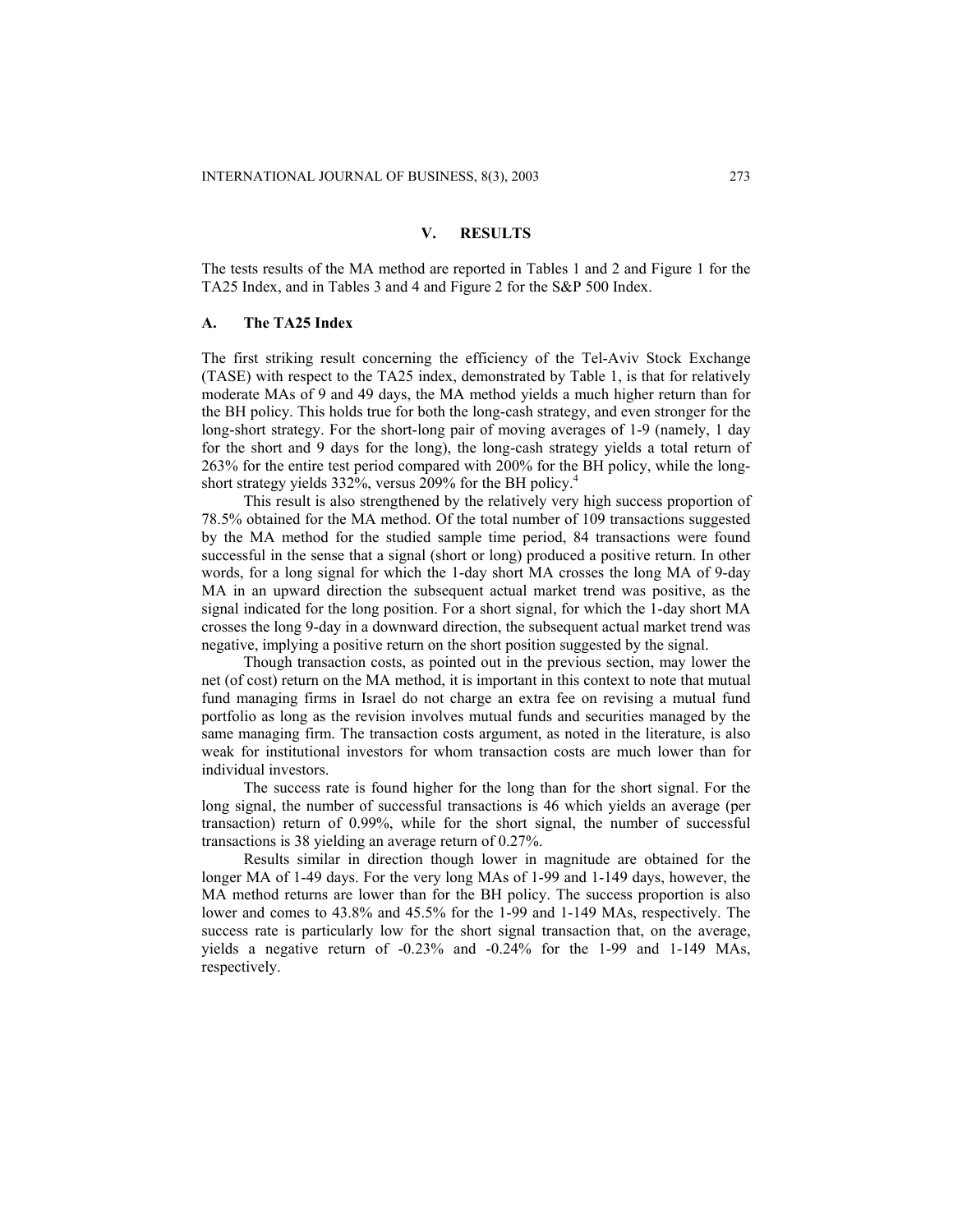| <b>Moving Average</b>                                                                                  | $1-9$ | $1-49$ | 1-99    | 1-149   |
|--------------------------------------------------------------------------------------------------------|-------|--------|---------|---------|
| Return on Buy and Hold Strategy $(\%)^1$                                                               | 200   | 202    | 156     | 158     |
|                                                                                                        | 209   | 206    | 157     | 161     |
| Return on Long Plus Cash Strategy $(\%)^2$                                                             | 263   | 218    | 142     | 150     |
| Return on Long Plus Short Strategy (%)                                                                 | 332   | 232    | 127     | 140     |
| Return on Long Signals $(\frac{9}{0})^3$                                                               | 0.99  | 2.29   | 1.53    | 2.22    |
| Return on Short Signals (%)                                                                            | 0.27  | 0.25   | $-0.23$ | $-0.24$ |
| Number of Successful Long Signals <sup>4</sup>                                                         | 46    | 13     |         | 6       |
| Number of Successful Short Signals                                                                     | 38    | 11     | 7       | 4       |
| Total Number of Successful Long and Short Signals                                                      | 84    | 24     | 14      | 10      |
| <b>Total Number of Transactions</b>                                                                    | 107   | 41     | 32      | 22      |
| Success Proportion $(\%)^5$                                                                            | 78.5  | 58.5   | 43.8    | 45.5    |
| A 1-n moving average (MA), where $n = 9, 49, 99$ , and 149, indicates a 1-day (short) MA crossing a n- |       |        |         |         |

**Table 1**  Moving average returns and success proportion for the Tel Aviv 25 Index\*

day (long) MA upward or downward.<br>Since the specific date of the final signal during the test period varies by a few days between the long-

cash strategy and the long-short strategy, the corresponding return on buy and hold policy differs a bit accordingly, and is given above by the first row for the long-cash strategy, and the second row for the

long-short strategy. 2. The return on the long-cash strategy is the total return for the test period achieved from maintaining a long position when the MA signal is upward, and selling for cash when the MA signal is downward.

For the long-short strategy, the "sell for cash" transaction is replaced with a short position.<br>The return on long signals is the (per transaction) average return achieved for all long signal transactions during the test period, while the return on short signals is the (per transaction) average

return achieved for all short signal transactions.<br>4. A successful long (short) signal is a signal, which successfully predicts an upward (downward) market

trend of the index.<br>The success proportion is the ratio of the total successful long and short signals over the total number of signals (or transactions) during the test period.

Another interesting issues investigated is whether the average return per transaction in either the long or the short signal transaction has its source in the relatively small number of transactions which inflates the average. To test whether the application of the MA strategy to the present sample produces systematic and uniform returns, Table 2 presents the segmentation of the number of successful transactions (or signal) by the position return on both the long and short signals. Starting with the shortlong MA strategy of 1-9, Table 2 indicates that most of the successful transactions suggested by the long signal achieved return levels up to 5% per transaction (on average), while about 1/3 of them achieved a return level higher than 5% per transaction (on average). Similar results are obtained for the successful transactions suggested by the short signal, as indicated by the lower part of Table 2 for the 1-9 MA. For this MA, as noted above, the return was found much higher than for the BH policy.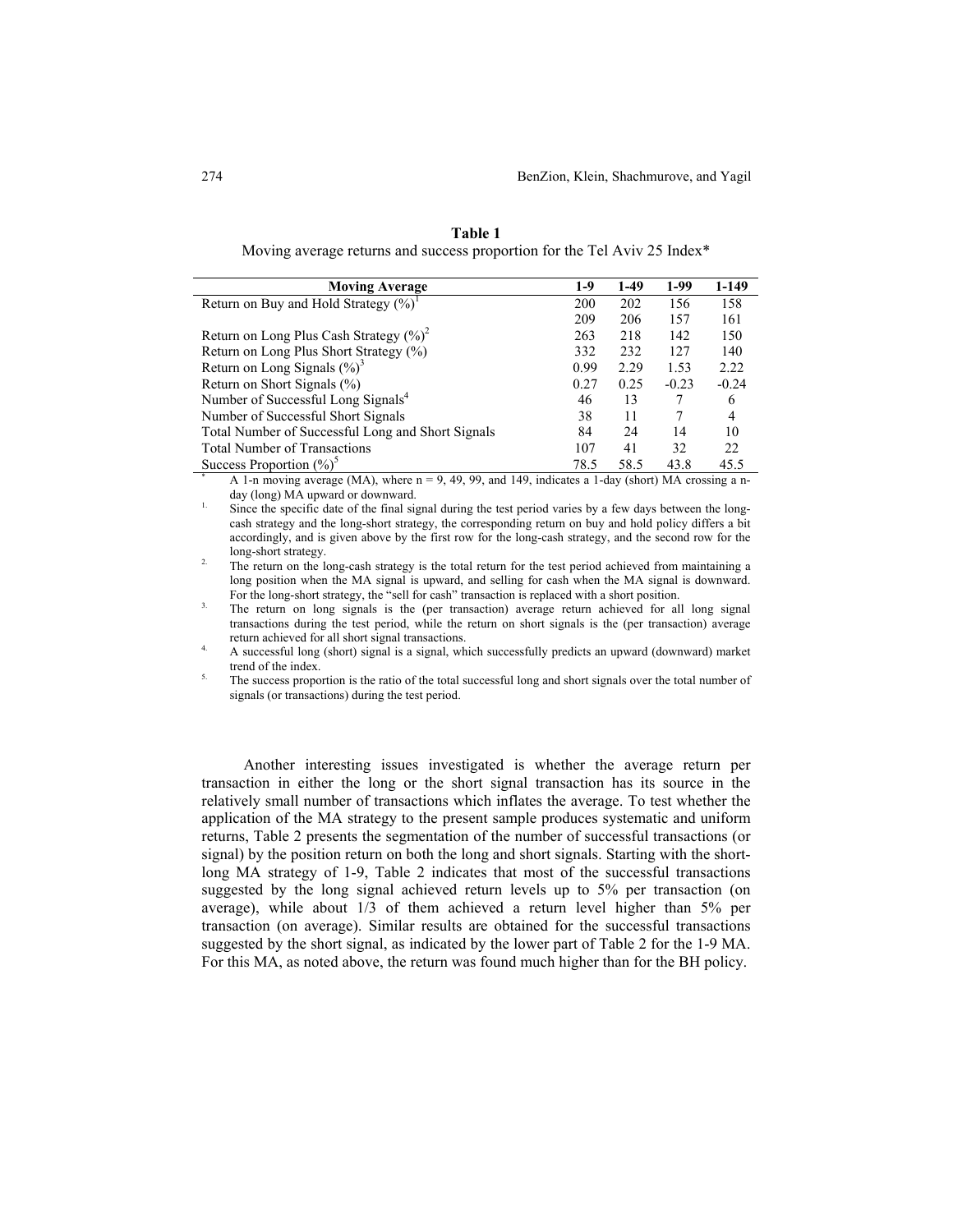**Table 2** Segmentation of the number of successful transactions (signals) by the position return on both long and short signals for the Tel Aviv 25 Index\*

| Return on Successful Long Signals (%)  | $1-9$   | $1-49$  | 1-99    | 1-149   |
|----------------------------------------|---------|---------|---------|---------|
|                                        | Average | Average | Average | Average |
| $0 - 2.5$                              | 19      |         |         |         |
| $2.5 - 5.0$                            | 10      |         |         |         |
| $5 - 7.5$                              | 9       |         |         |         |
| $7.5 - 10$                             | 2       |         |         |         |
| >10                                    | 6       | 6       | 4       |         |
| > 0                                    | 46      | 13      |         | h       |
| <b>Total Transactions</b>              | 107     | 41      | 32      | 22      |
|                                        |         |         |         |         |
|                                        |         |         |         |         |
| Return on Successful Short Signals (%) | $1-9$   | $1-49$  | $1-99$  | $1-149$ |
|                                        | Average | Average | Average | Average |
| $0 - 2.5$                              | 18      | h       |         |         |
| $2.5 - 5.0$                            | 9       |         |         |         |
| $5 - 7.5$                              |         |         |         |         |
| $7.5 - 10$                             | 5       |         |         |         |
| >10                                    |         | 3       |         |         |
| > 0                                    | 38      | 11      |         |         |
| <b>Total Transactions</b>              | 107     | 41      | 32      | 22      |

See Table 1 for the definitions of long and short signals, and successful long and short signals (transactions).

The distribution of the successful transactions by their return, as demonstrated in Table 2, indicates that the success in beating the BH policy is not necessarily due to very high returns achieved in very few transactions.

For the 1-49 MA, the results are similar to those of the 1-9 MA, except for the lower number of successful transactions, which has been already noted above. Table 2 also indicates that for the very long MAs for 1-99 and 1-149 too, their relative low success rate or failure in beating the BH policy does not stem from the concentration on extreme return values in very few transactions. Rather, the failure is more systematic and is reflected by a relatively low number of successful transactions - 14 and 10 for the 1-99 and 1-149 MAs, respectively, with a roughly 50-50 split between the long and short successful signals.

# **B. The S&P 500 Index**

The empirical results of applying the moving average method to the S&P 500 Index are presented in Tables 3 and 4. The major conclusion implied by the results in Tables 3 and 4 is that, in contrast to the TA25 Index, the MA method yields substantially lower returns than those for the BH policy. This result is obtained for any one of the moving average pairs tested, and for both the long-cash and the long-short strategies.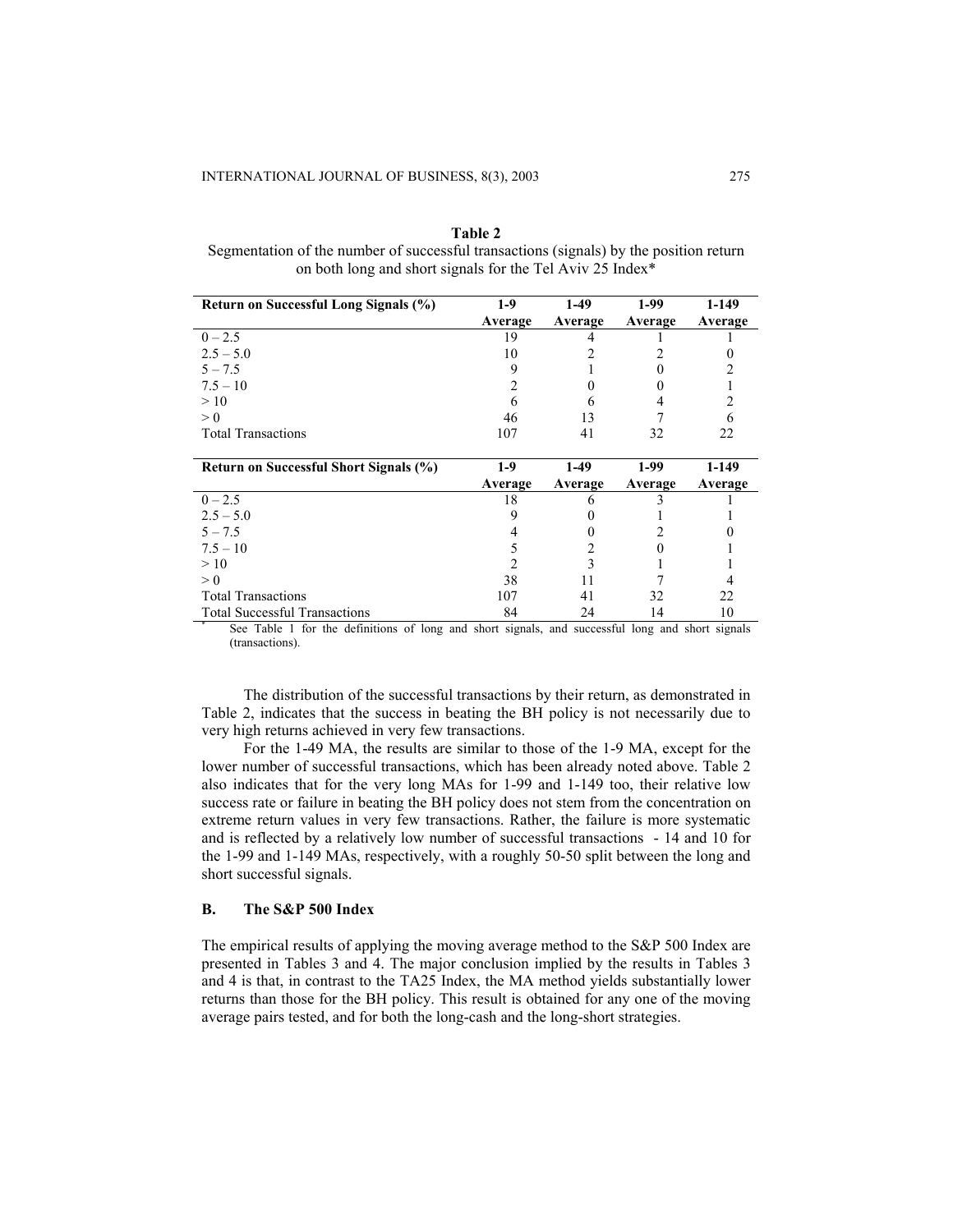| <b>Moving Average</b>                                                                                  | $1-9$   | $1-49$  | 1-99    | 1-149   |
|--------------------------------------------------------------------------------------------------------|---------|---------|---------|---------|
| Return on Buy and Hold Strategy $(\%)^1$                                                               | 295     | 295     | 290     | 285     |
|                                                                                                        | 296     | 295     | 290     | 291     |
| Return on Long Plus Cash Strategy $(\%)^2$                                                             | 159     | 202     | 221     | 228     |
| Return on Long Plus Short Strategy (%)                                                                 | 85      | 135     | 168     | 181     |
| Return on Long Signals $(\frac{9}{0})^3$                                                               | 0.35    | 1.5     | 3.76    | 4.61    |
| Return on Short Signals (%)                                                                            | $-0.43$ | $-0.73$ | $-1.17$ | $-1.17$ |
| Number of Successful Long Signals <sup>4</sup>                                                         | 51      | 18      | 9       | 8       |
| Number of Successful Short Signals                                                                     | 21      | 3       | 3       |         |
| Total Number of Successful Long and Short Signals                                                      | 72      | 21      | 12      | 9       |
| <b>Total Number of Transactions</b>                                                                    | 143     | 52      | 24      | 20      |
| Success Proportion $(\%)^5$                                                                            | 50.4    | 40.4    | 50.0    | 45.0    |
| A 1-n moving average (MA), where $n = 9, 49, 99$ , and 149, indicates a 1-day (short) MA crossing a n- |         |         |         |         |

**Table 3**  Moving average returns and success proportion for the S&P 500 Index\*

day (long) MA upward or downward.<br><sup>1.</sup> Since the specific date of the final signal during the test period varies by a few days between the long-

cash strategy and the long-short strategy, the corresponding return on buy-and-hold policy differs a bit accordingly, and is given above by the first row for the long-cash strategy, and the second row for the

long-short strategy. 2. The return on the long-cash strategy is the total return for the test period achieved from maintaining a long position when the MA signal is upward, and selling for cash when the MA signal is downward. For the long-short strategy, the "sell for cash" transaction is replaced with a short position.

<sup>3.</sup> The return on long signals is the (per transaction) average return achieved for all long signal transactions during the test period, while the return on short signals is the (per transaction) average return achieved for all short signal transactions.

4. A successful long (short) signal is a signal, which successfully predicts an upward (downward) market

trend of the index.<br>The success proportion is the ratio of the total successful long and short signals over the total number of signals (or transactions) during the test period.

Furthermore, in contrast to the TA25 results, the long-short strategy returns are even lower than for the long-cash strategy. For the 1-9 MA, for example, while the BH policy total return for the sample period tested is 295%, the total return on the long-cash strategy is 159%, and for the long-short strategy it is as low as 85%, implying a lower success rate (or equivalently a higher failure rate) in the short signals mainly. Indeed, while the number of successful long signals (transactions) for the 1-9 MA is 51, the number of successful short signals (transactions) is as low as 21. This brings the total success rate to 50.4% given by the ratio of 51 plus 21 over the 143 total signals (transactions) for the time period studied. In fact, not only is the number of successful long signals low, but also the average per transaction return for the short signals is negative.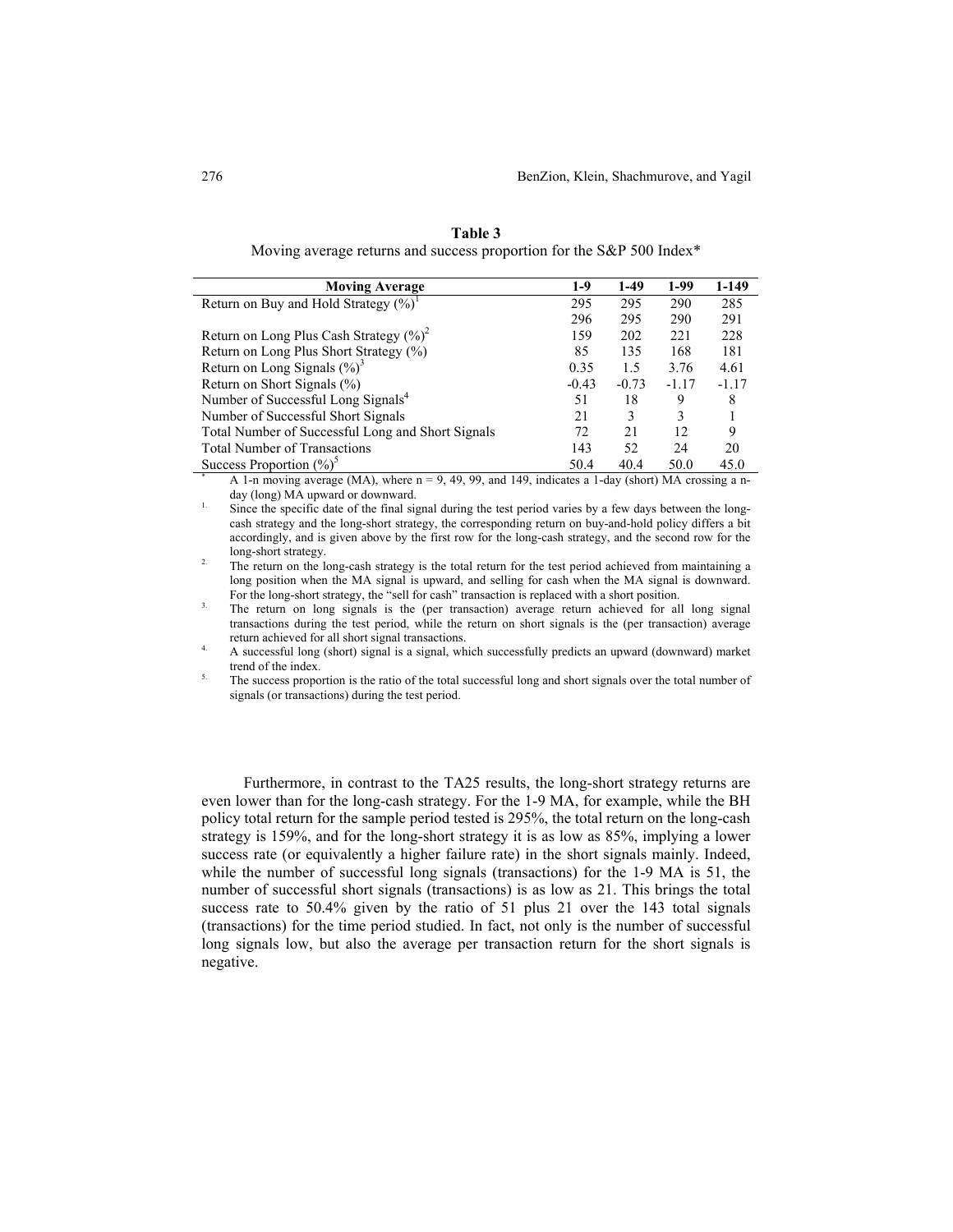| п<br>п<br>н |  |
|-------------|--|
|-------------|--|

Segmentation of the number of successful transactions (signals) by the position return on both long and short signals for the S&P 500 Index\*

| Return on Successful Long Signals (%)  | $1-9$   | $1-49$  | 1-99    | 1-149   |
|----------------------------------------|---------|---------|---------|---------|
|                                        | Average | Average | Average | Average |
| $0 - 2.5$                              | 31      | 10      |         |         |
| $2.5 - 5.0$                            | 13      |         |         |         |
| $5 - 7.5$                              |         |         |         |         |
| $7.5 - 10$                             |         |         |         |         |
| >10                                    |         |         |         |         |
| > 0                                    | 51      | 18      |         |         |
| <b>Total Transactions</b>              | 143     | 52      | 24      | 20      |
|                                        |         |         |         |         |
|                                        |         |         |         |         |
| Return on Successful Short Signals (%) | 1-9     | $1-49$  | $1-99$  | 1-149   |
|                                        | Average | Average | Average | Average |
| $0 - 2.5$                              |         |         |         |         |
| $2.5 - 5.0$                            |         |         |         |         |
| $5 - 7.5$                              |         |         |         |         |
| $7.5 - 10$                             |         |         |         |         |
| >10                                    |         |         |         |         |
| $\geq 0$                               | 21      |         |         |         |
| <b>Total Transactions</b>              | 143     | 52      | 24      | 20      |

See Table 1 for the definitions of long and short signals, and successful long and short signals (transactions).

Another interesting result which is in contrast to the TA25 result is that for the S&P 500 Index the superiority of the BH policy is higher for relatively short MAs of 1- 9 and 1-49, and lower for the very long MAs of 1-99 and 1-149. The return difference between the BH policy and the MA method is 136% for the 1-9 MA pair, and only 57% for the 1-149 pair. For the long-short strategy, this return difference is 211% and 110% for the 1-9 and 1-149 pairs, respectively. This inferiority of the MA method with respect to the BH policy is also reflected in the relatively low success proportion that ranges from 40% to 50% for the four MAs examined.

Another difference between the TA25 and S&P 500 test results is the total number of signals (transactions) received for the time period examined  $-1,500$  daily observations for both cases. For the relatively moderate MAs of 1-9 and 1-49, the number of transactions is 143 and 52 for the S&P 500, respectively, compared with 107 and 41 for the TA25, respectively. However, for the very long MAs of 1-99 and 1-149, the total number of transactions is higher for the TA25 than for the S&P 500. These differences may imply that the TA25 Index compared with the S&P 500 Index is more stable in the short run but less so in the long run.

Similar to the statistical analysis for the TA25, the return distribution of the successful transactions is demonstrated in Table 4. The test results indicate a pattern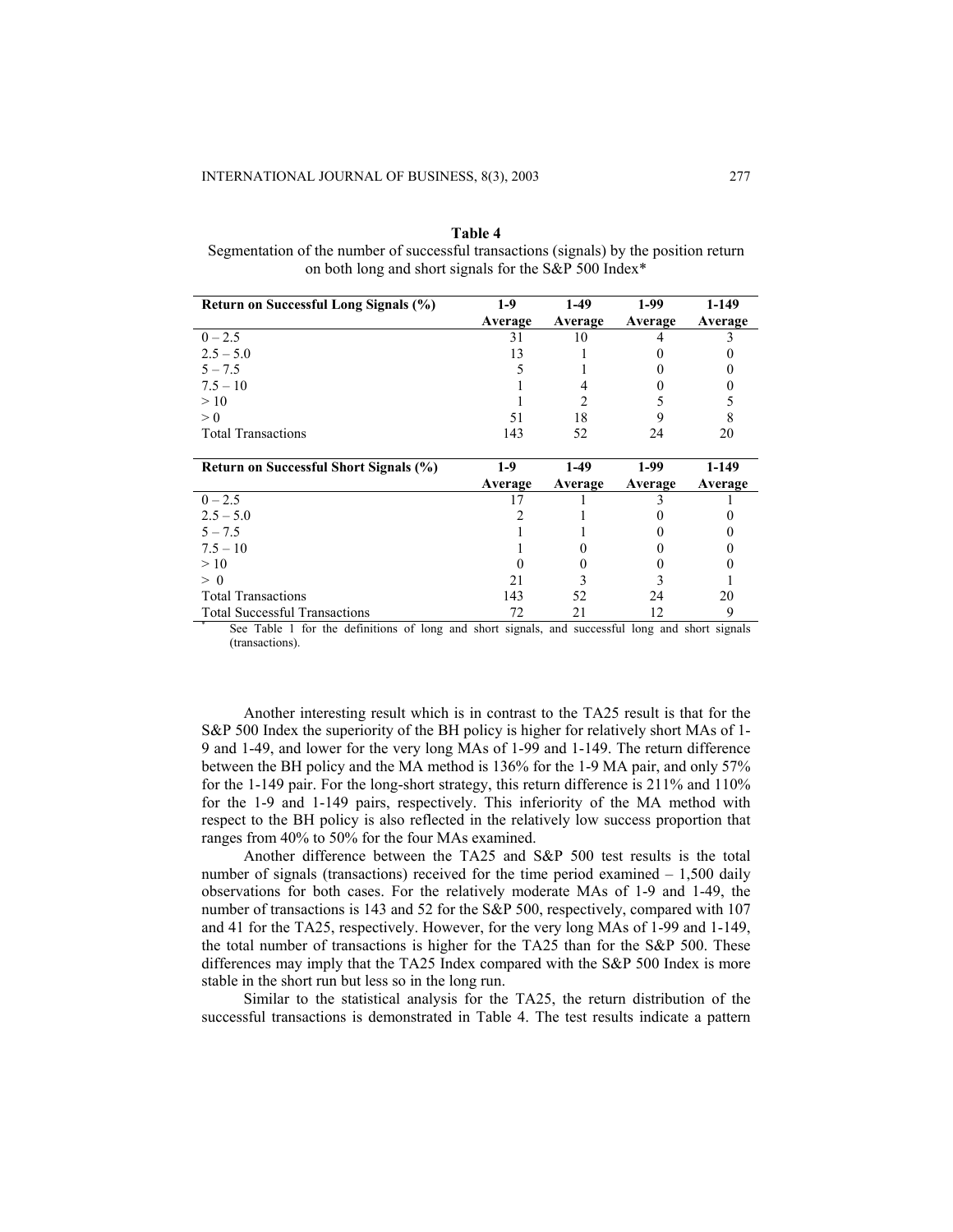similar to that found for the TA25. That is, the average (per transaction) return on a successful signal – long in the upper part of Table 4, and short in the lower part – is not necessarily due to the existence of extreme values which can affect the average substantially.



**Figure 2** S&P 500 Index with moving averages, 1993-1999

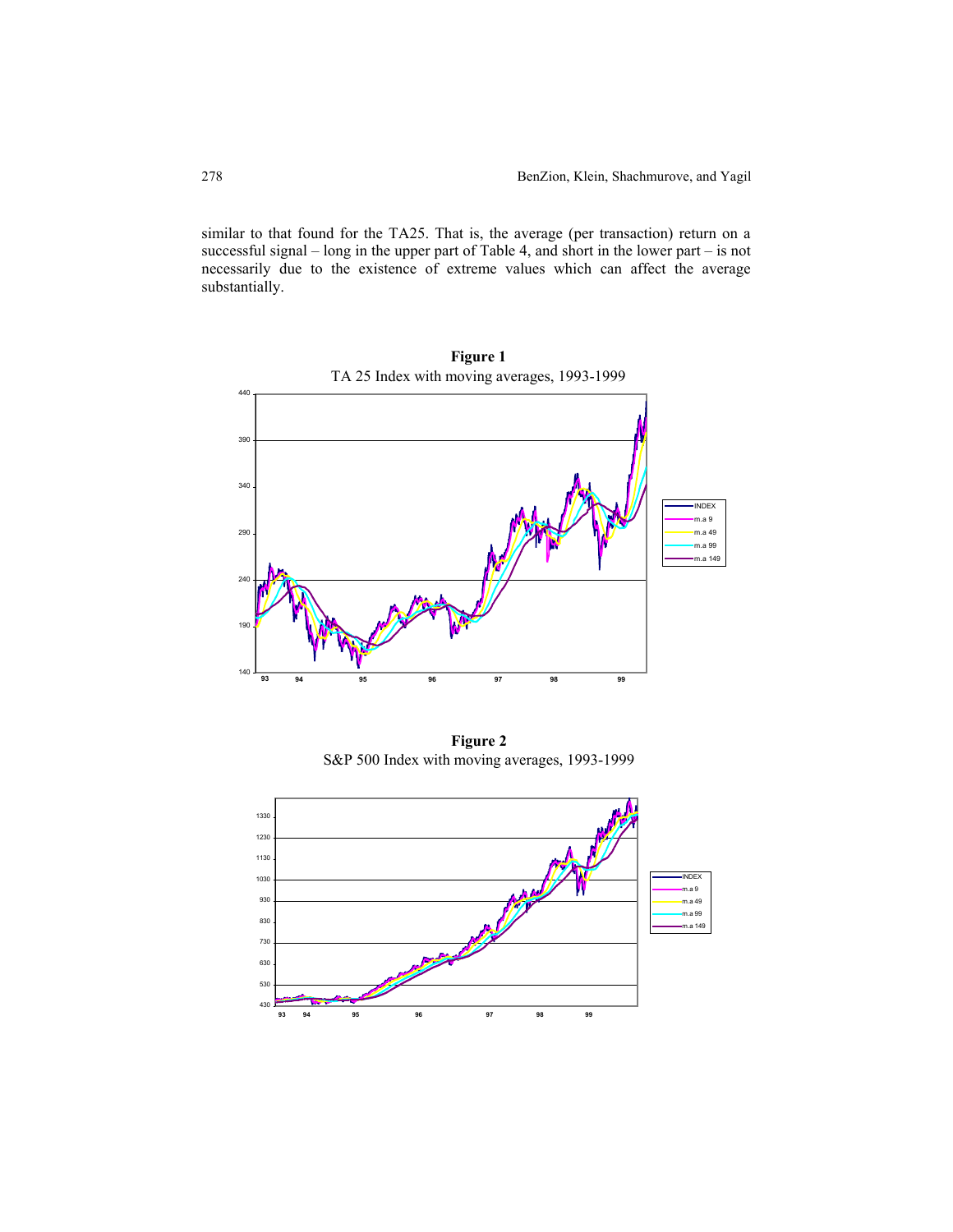# **VI. SUMMARY AND CONCLUSIONS**

This paper compares the Tel-Aviv Stock Exchange (TASE) 25 to the S&P 500 Index, with respect to the extent that a technical analysis method of moving averages can beat the simple buy-and-hold (BH) policy. Previous research on the S&P 500 is inconclusive, while TA25 was never tested in this respect.

The moving average (MA) method is a type of technical analysis intended to provide a decision rule concerning the appropriate investment position to adopt at a given point in time. For a market index, it involves the comparison of the most recent index level or its short (say, 1 day) MA with the long MA of the index. If the short MA is higher by a certain filter than the long MA, a long investment position should be adopted, and if it is lower, a short position should be adopted. A short 1-day MA and varying long MAs of 9, 49, 99 and 149 days are used in this study, in conjunction with a zero filter. For these four pairs of MAs, two investment strategies are used: long-cash and long-short, where the MA's selling signal results in holding cash in the first strategy and selling short the index in the second strategy. The return on each of these two strategies is then compared to the return achieved on a buy-and-hold policy for the same period of time. If the strategy's return is higher, it implies weak-form market inefficiency. Another "success" measure of the MA method used is the "success signal proportion," which is the ratio of the number of successful long and short signals over the total number of signals received for the relevant time period. A success is defined when the actual market movement of the index is in the direction predicted by the MA signal.

The data consist of daily closing values of two market indices: S&P 500 and the Tel-Aviv Stock Exchange (TASE) 25 stock index, TA25. The time period concerned is 1993 to 1999, which produces a sample size of 1,500 observations. Transaction costs are not incorporated in this study due to one of the features of the mutual fund industry in Israel, according to which no extra fee is charged on revising a mutual fund portfolio as long as the revision involves mutual funds, index funds, and financial instruments managed by the same managing firms. Many of these managing firms offer index funds, which resemble the TA25 index. In such an investment environment, the transaction cost argument is weaker, particularly for institutional investors for whom transaction costs are much lower than for individual investors.

Starting with the TA25, our findings suggest that for (relatively moderate) moving averages of 9 and 49 days, the MA method beats the BH policy. This result is striking because it holds true for both the long-cash and even stronger for the long-short strategy. For the short-long pair of moving averages of 1-9, the long-cash strategy yields a total return of 263% for the entire period compared with 200% for the BH policy. The corresponding return for the long-short strategy is 332%. Furthermore, the relatively high success proportion of 78.5% obtained for the MA method further affirms this result. That is, of the 107 signals initiated by the method, 84 were found successful in the sense that the signal produced a positive return. The findings also imply that the success in beating the BH policy is not necessarily due to very high returns achieved in very few transactions. However, for the very long MAs of 99 and 149 days the MA method yields lower returns than those of the BH policy.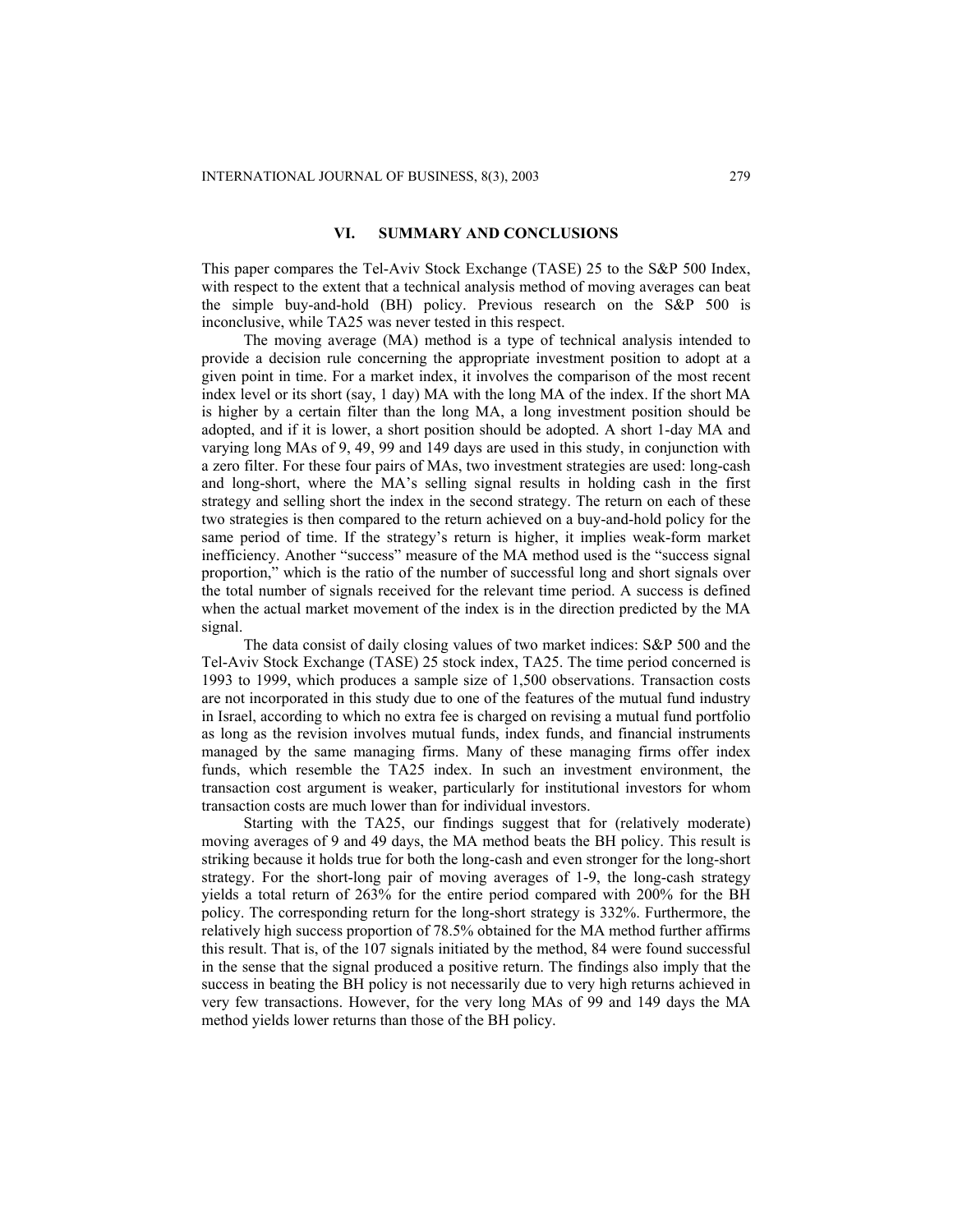In contrast to the TA25, the MA method for the S&P 500 Index yields substantially lower returns than those of the BH policy. This result is obtained for any one of the MAs tested and for both the long-cash and long-short strategies. Furthermore, in contrast to the TA25 results, the long-short strategy returns for the S&P 500 are lower than those produced by the long-short strategy, implying a particularly lower success rate for the long-short strategy. This is also reflected by the negative average returns on the long-short signals. The superiority of the BH policy over the MA method is higher for short MAs of 1 and 9 days than for the long MAs of 99 and 149 days. This superiority is also reflected in the relatively low success proportion that ranges from 40% to 50% for the four MAs examined.

Another difference between the S&P 500 and TA25 Indices in the context of the MA method is that the number of signals (transactions) initiated by the MA method for the short MAs is lower for the S&P 500 than for the TA25, while the opposite is true for the long MAs. This difference may imply that the TA25 compared with the S&P 500 is more stable in the short run but less stable in the long run. Similar to the return distribution found for the TA25, for the S&P 500 also the findings imply that the average (per transaction) return on a successful signal is not necessarily due to the existence of extreme of values.

A possible reason for the lack of success of the MA method found in this study for the S&P 500 may be related to the fact that technical analysis, including the MA method, is more prevalent in the United States than in Israel so that, as with any widely used method, the benefit of using the method is limited. Despite the legitimate criticism arising due to the arbitrary nature of the MA method, it is difficult to ignore the relative success of technical analysis methods reported in prior research and found in this study, too, particularly for emerging capital markets characterized by a relatively low degree of market efficiency.

This study's results for the TA25 Index in Israel imply that further empirical tests are required in order to determine more accurately the efficiency degree of emerging capital markets such as that of Israel studied here.

# **NOTES**

- 1. See, for example, the following studies: de Jong and Penzer (1998), Gencay (1998), Neely and Weller (1999), Ojah and Karemera (1999), Ratner and Leal (1999), Szakmary, Davidson and Schwarz (1999), Coutts and Cheung (2000), and Goodacre and Kohn-Speyer (2001)].
- 2. The term "short" signal is used for the case where the MA method predicts falling prices for both the long-cash and the long-short strategies.
- 3. See Appendix A for a brief description of the S&P 500 and TA25 Indices.
- 4. As noted in the previous section, since the specific date of the final signal during the test period varies by a few days between the long-cash and the long-short strategies, the time length of the buy-and-hold policy, and the associated return will vary mildly correspondingly for the two strategies examined here.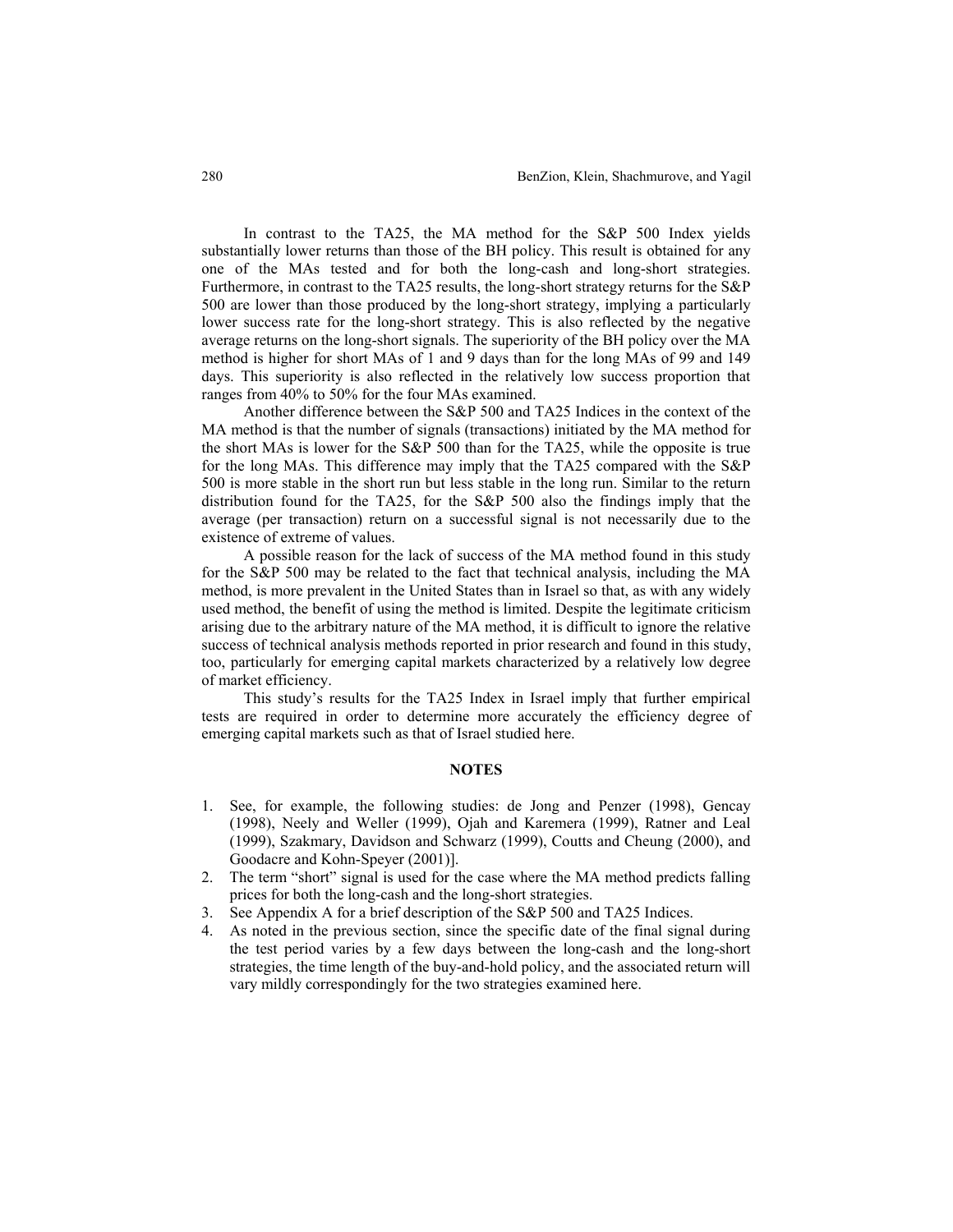#### **REFERENCES**

- Agrawal, A., and K. Tandom, 1994, "Anomalies or Illusions Evidence of Stock Markets in 18 countries," *Journal of International Money and finance,* 13, (1), 83- 106.
- Agrawal, R., and P. Rivoli, 1989, "Seasonal and Day-of-the-Week Effects In Four Emerging Stock Markets," *Financial Review,* 24, (4), 541-550.
- Allen, F., and R. Karajalainen, 1999, "Using Genetic Algorithms to Find Technical Trading Rules," *Journal of financial economics,* 51, 245-271.
- Antoniou, A., E. Nuray, and P. Holmes, 1997, "Market Efficiency, Thin Trading and Non-linear Behavior: Evidence from an Emerging Market," *European Financial Management,* 3, (2), 175-90.
- Bessembinder, H., and K. Chan, 1995, "The Profitability of Technical Trading Rules in the Asian Stock Markets," *Pacific-Basin Finance Journal,* 3, (2/3), 257-284.
- Blume, L., D. Easley, and M. O'hara, 1994, "Market Statistics and Technical Analysis: The Role of Volume," *Journal of Finance,* 49, 153-181.
- Brock, W., J. Lakonishok, and B. Lebaron, 1992, "Simple Technical Trading Rules and the Stochastic Properties of Stock Returns," *Journal of Finance,* 47, 1731-1764.
- Brown, D., and R. Jennings, 1989, "On Technical Analysis," *Review of Financial Studies,* 2, 527-551.
- Cadsby, C., and M. Ratner, 1992, "Turn-of-Month and Pre-Holiday Effects in Stock Returns: Some International Evidence," *Journal of banking and finance,* 16, 497- 510.
- Chan, L., J. Narasihan, and J. Lakonishok, 1996, "Momentum Strategies," *Journal of Finance, 51,* 1861-1713.
- Chang, K., and C. L. Osler, 1994, "Evaluating Chart-Based Technical Analysis: The Head-and-Shoulders Pattern in Foreign Exchange Markets," *Federal Reserve Bank of New York Research Paper,* 9414, 30.
- Coutts, J. A., and K. C. Cheung, 2000, "Trading Rules and Stock Returns: Some Preliminary Short Run Evidence from the Hang Seng 1985-1997," *Applied Financial Economics,* 10, (6), 579-86.
- DeBondt, W.F.M., and R. H. Thaler, 1985, "Does The Stock Market Overreact," *Journal of Finance,* 40, 793-805.
- DeJong, P., and J. Penzer, 1998, "Diagnosing Shocks in Time Series," *Journal of the American Statistical Association,* 93, (2), 796-806.
- Ellinger, A.G., 1971, *The Art of Investment,* 3rd ed., Bowes and Bowes, London.
- Fama, E.F., 1970, "Efficient Capital Markets: A Review of Theory and Empirical Work," *Journal of Finance,* 25, 383-417.
- Frankel, J. A., and K. A. Froot, 1987, "Using Survey Data to Test Standard Propositions Regarding Exchange Rate Expectations," *American Economic Review,* 77, 133-53.
- Gencay, R., 1996, "Non-Linear Prediction of Security Returns with Moving Average Rules," *Journal of Forecasting*, 15, 165-74.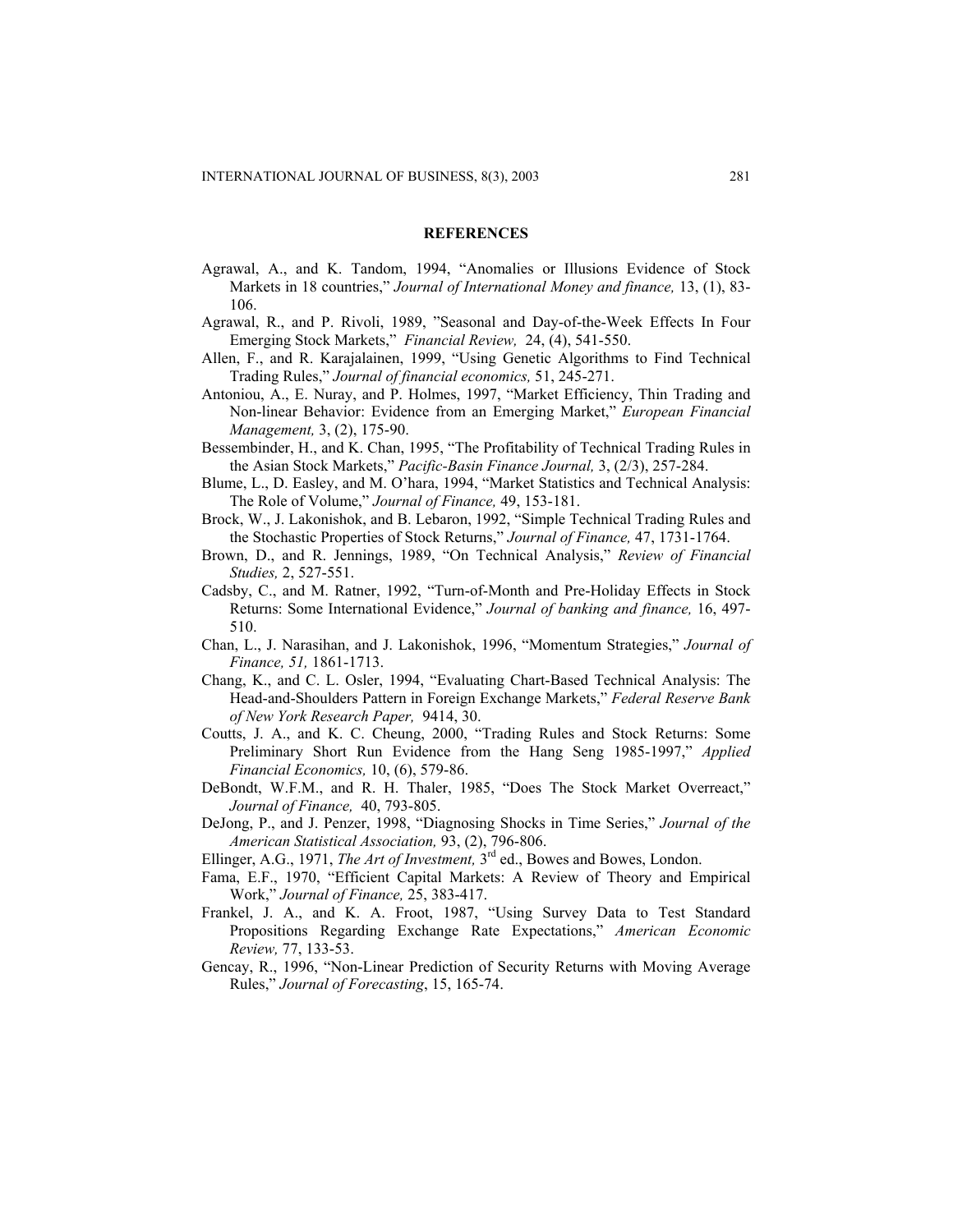- Gencay, R., and S. Thanasis, 1997, "Technical Trading Rules and the Size of the Risk Premium in Security Returns," *Studies in Nonlinear Dynamics & Econometrics,* 2, (2), 23-34.
- Gencay, R., 1998, "The Predictability of Security Returns with Simple Technical Trading Rules," *Journal of Empirical Finance, 5, (4), 347-59.*
- Goodacre, A., and T. Kohn-Speyer, 2001, "CRISMA Revisited," *Applied Financial Economics,* 11, (2), 221-30.
- Grundy, B., and S. Martin, 1998, "Understanding the Nature of the Risks and the Source of the Rewards to Momentum Investing," Working Paper, Wharton School, University of Pennsylvania.
- Hodrick, R. J., 1987, *The Empirical Evidence on the Efficiency of Forward and Futures Foreign Exchange Markets*, Harwood, London and New York.
- Hudson, R., M. Dempsey, and K. Keasey, 1996, "A Note on the Weak form Efficiency of Capital Markets: The Application of Simple Technical Trading Rules to UK Stock Prices – 1935 to 1994," *Journal of Banking and Finance,* 20, 1121-32.
- Isakov, D., and M. Hollistein, 1998, "Application of Simple Technical Trading Rules to Swiss Stock Prices: Is It Profitable?" Working Paper, HEC, University of Geneva, Geneva.
- Jegadeesh, N., and S. Titman, 1993, "Returns to Buying Winners and Selling Losers: Implications for Stock Market Efficiency," *Journal of Finance, 48,* 65-91.
- Jegadeesh, N., 2000, "Foundations of Technical Analysis: Computational Algorithms, Statistical Inference, and Empirical Implementation: Discussion," *Journal of Finance,* 55, (4), 1765-70.
- Lo, A. W., and A. C. MacKinlay, 1988, "Stock Market Prices Do Not Follow Random Walks: Evidence from a Simple Specification Test," *Review of Financial Studies,*  1, 41-66.
- Lo, A. W., and A. C. MacKinlay, 1997, "Maximizing Predictability in the Stock and Bond Markets," *Macroeconomic Dynamics,* 1, 102-134.
- Lo, A. W., and A. C. MacKinlay, 1999, *A non-Random Walk down Wall Street*, Princeton University Press, Princeton, N.J.
- Lo, A.W., H. Mamaysky, and J. Wang, 2000, "Foundations of Technical Analysis: Computational Algorithms, Statistical Inference, and Empirical Implementation," *Journal of Finance,* 55, (4), 1705-65.
- Meese, R. A., and K. Rogoff, 1983, "Empirical Exchange Rate Models of the Seventies: Do They Fit Out of Sample," *Journal of International Economics,* 14, 3- 24.
- Mills T.C., 1992, "Predicting the Unpredictable? Science and Guesswork in Financial Market Forecasting," Institute of Economic Affairs, Occasional Paper 87: London.
- Mills, T. C., 1998, "Technical Analysis and the London Stock Exchange: Testing Trading Rules Using the FT30," *International Journal of Finance and Economics,*  3.
- Neely, C., P. Weller, and R. Dittmar, 1997, "Is Technical Analysis in the Foreign Exchange Market Profitable? A Genetic Programming Approach," *Journal of Financial & Quantitative Analysis,* 32, (4), 405-26.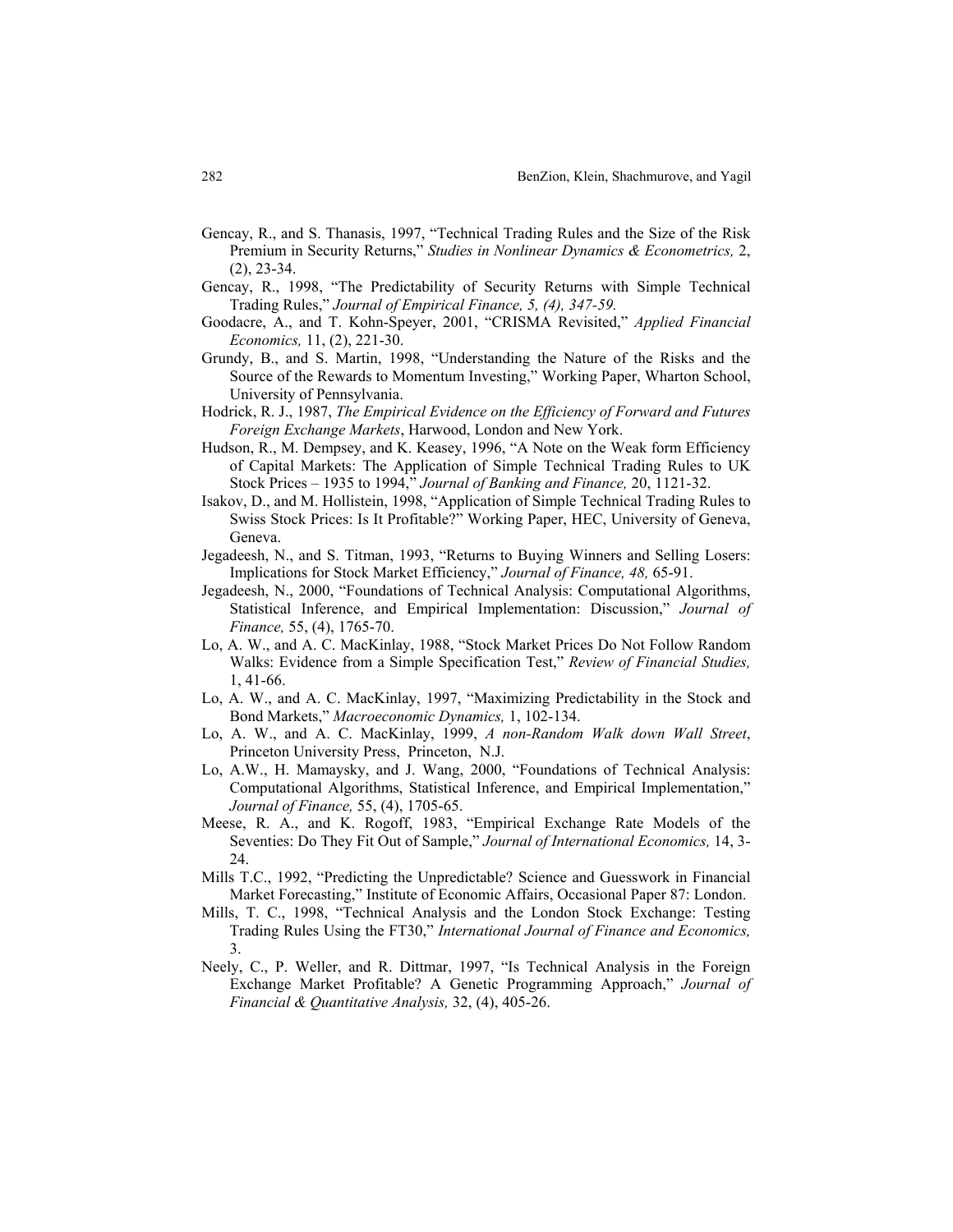- Neely, C. J., and P. A. Weller, 1998, "Technical Trading Rules in the European Monetary System," *Journal of International Money and Finance,* 18, (3), 429-58.
- Neftci, S. N., 1998, "Naive Trading Rules in Financial Markets and Wiener-Kolmogorov Prediction Theory: A Study of Technical Analysis," *Journal of Business,* 64, (4), 549-71.
- Niederhoffer, V., 1997, *The Education of a Speculator,* John Wiley, New York*.*
- Ojah, K., and D. Karemera, 1999, "Random Walks and Market Efficiency Tests of Latin American Emerging Equity Markets: A Revisit," *Financial Review,* 34, (2), 57-72.
- Osler, C., and K. Chang, 1995, "Head and Shoulders: Not Just A Flaky Pattern," Staff Report No. 4, Federal Reserve Bank of New York.
- Pruitt, S. W., and R. E. White, 1998, "Exchange-Traded Options and CRISMA Trading," *Journal of Portfolio Management*, 15 (4), 55-56.
- Raj, M., 1988, "Disequilibrium of Futures Markets: An Intra-Day Investigation," Paper presented at the British Accounting Association Annual Conference, Manchester.
- Ratner, M., and R. P. C. Leal, 1999, "Tests of Technical Trading Strategies in the Emerging Equity Markets of Latin America and Asia," *Journal of Banking and Finance,* 23, (12), 1887-1905.
- Ready, M., 1997, "Profits from Technical Trading Rules," Working paper. University of Wisconsin-Madison, Madison, WI.
- Rouwenhorst, G., 1998, "International Momentum Strategies," *Journal of Finance,* 53, 267-284.
- Sweeney, R., 1988, "Some New Filter Rule Tests: Methods and Results," *Journal of Financial and Quantitative Analysis*, 23, 285-300.
- Szakmary, A., W. N. Davidson, III, and T. V. Schwarz, 1999, "Filter Tests in Nasdaq Stocks," *Financial Review,* 34, (1), 45-70.
- Treynor, J. L., and R. Ferguson, 1985, "In Defense of Technical Analysis," *Journal of Finance,* 40, (3), 757-73.
- Urrutia, J., 1995, "Tests of Random Walk and Market Efficiency for Latin American Emerging Markets," *Journal of Financial Research,* 18, (3), 299-309.